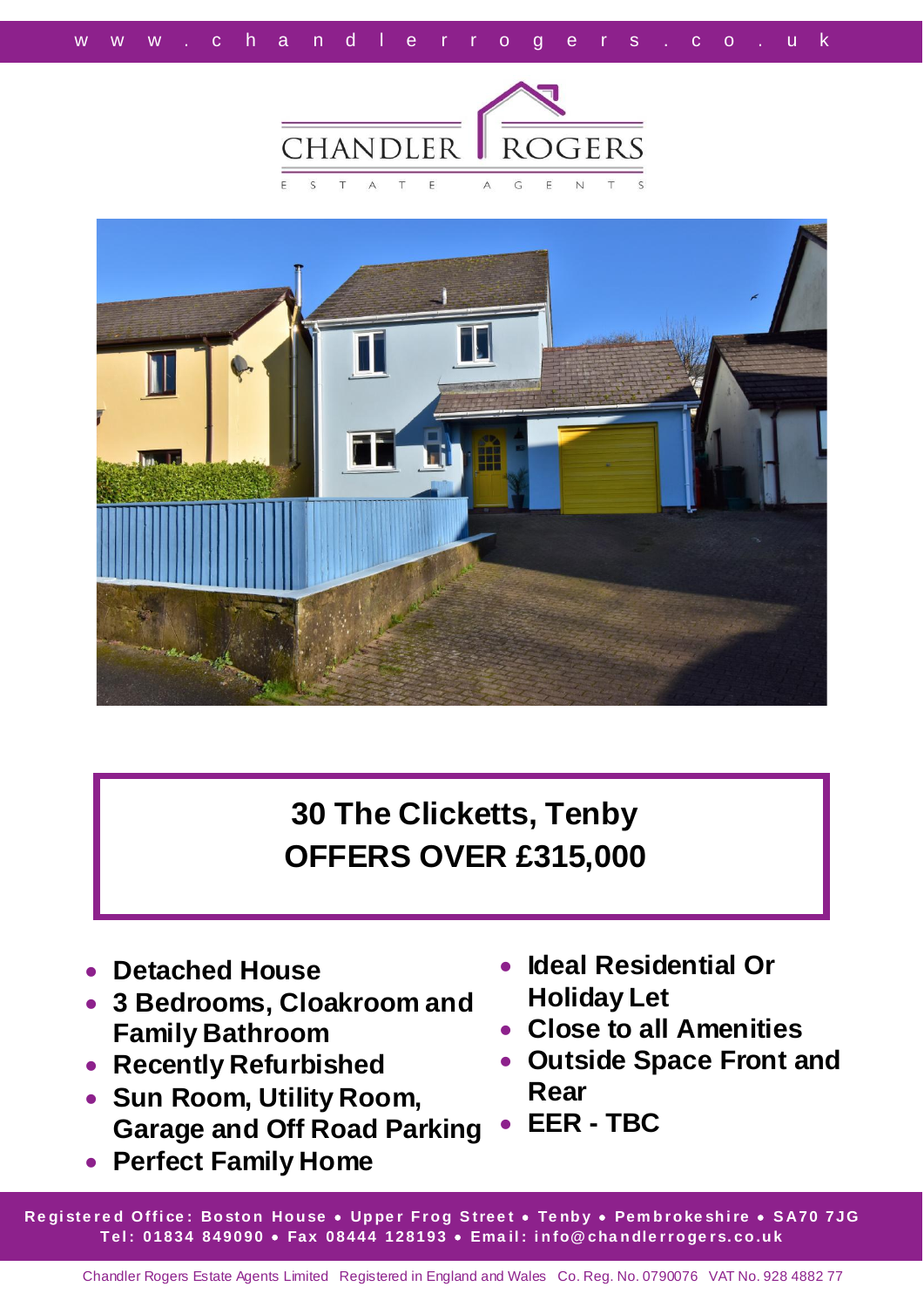

## **THE PROPERTY**

Located in the popular area of The Clicketts, this detached house is within walking distance of the town centre and beaches and offers accommodation comprising Entrance Hall, Cloakroom, Lounge, Kitchen/Diner, Utility Room and Sun Room on the ground floor. The first floor has Three Bedrooms and Family Bathroom. The property has been recently refurbished in August 2021 and benefits from new kitchen, bathrooms and utility room, Upvc double glazing plus LPG gas central heating which is controlled by a smart thermostat. At the front is a lawn and brick paved driveway which provides off road parking and gives access to the integral garage. To the rear is a paved courtyard with fence boundaries and a raised seating area. The property is close to the local schools and amenities. 30 The Clicketts is a excellent investment and would be ideal as residential home or as a holiday let property.

## **ENTRANCE HALL**

Enter through timber glazed door. Doors to all rooms. Door to large closet. Laminate flooring. Stairs to First Floor.



#### **CLOAKROOM**

Frosted window to front. WC. Wash hand basin. Laminate flooring.





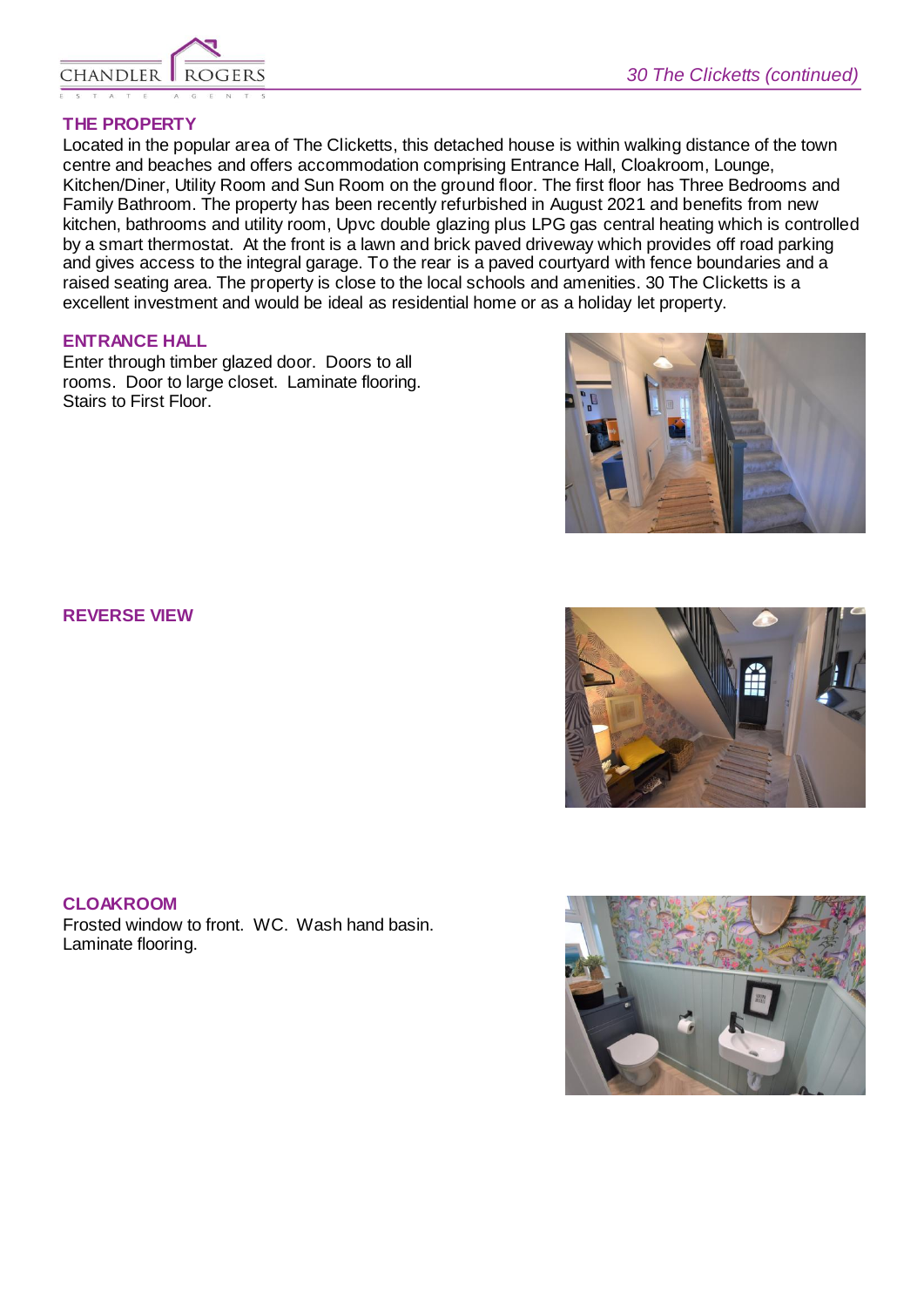

## **KITCHEN DINER**

17' 07" x 10' 06" (5.36m x 3.2m) Enter via glazed door from Entrance Hall. Doorway to Lounge. Large window to front and frosted window to side. Integral Lamona four ring electric hob with extractor hood over. Built in electric oven. Integral microwave, fridge and freezer. Belfast sink with mixer tap. Range of wall and base kitchen cupboards with matching worktop. Space for family sized dining room table and chairs.

## **KITCHEN AREA**

**DINING AREA**

# **LOUNGE**

17' 05" x 9' 08" (5.31m x 2.95m) Sliding door and window to rear. Glazed doors to Entrance Hall and Sun Room. Laminate flooring.

# *30 The Clicketts (continued)*







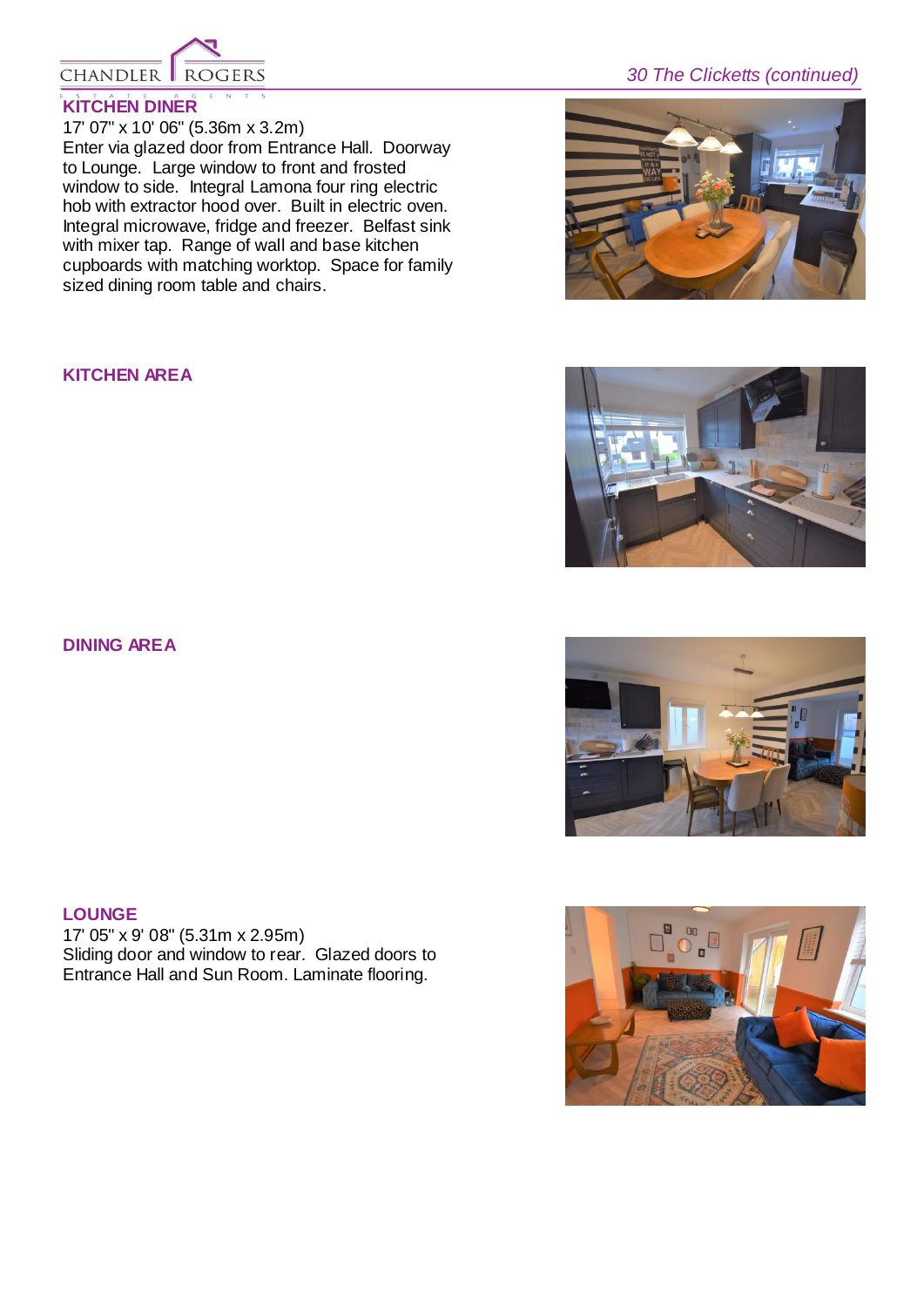

# *30 The Clicketts (continued)*



#### **SUN ROOM**

12' 06" x 7' 10" (3.81m x 2.39m) French doors allow access to the rear. Windows to two sides. Timber frame and polycarbonate roof. Door to Utility Room. Laminate flooring.



## **UTILITY ROOM**

9' 11" x 4' 00" (3.02m x 1.22m) Range of wall and base units with matching worktop. Stainless steel sink and drainer with mixer tap. Window to side. Space and connection for washing machine and tumble dryer. Door to garage. Extractor fan.

#### **GARAGE**

12' 07" x 10' 00" (3.84m x 3.05m) Window to side. Up and over garage door. Power connected. Wall mounted Worcester boiler.

## **FIRST FLOOR LANDING**

Doors to all rooms. Door to large cupboard. Loft hatch.



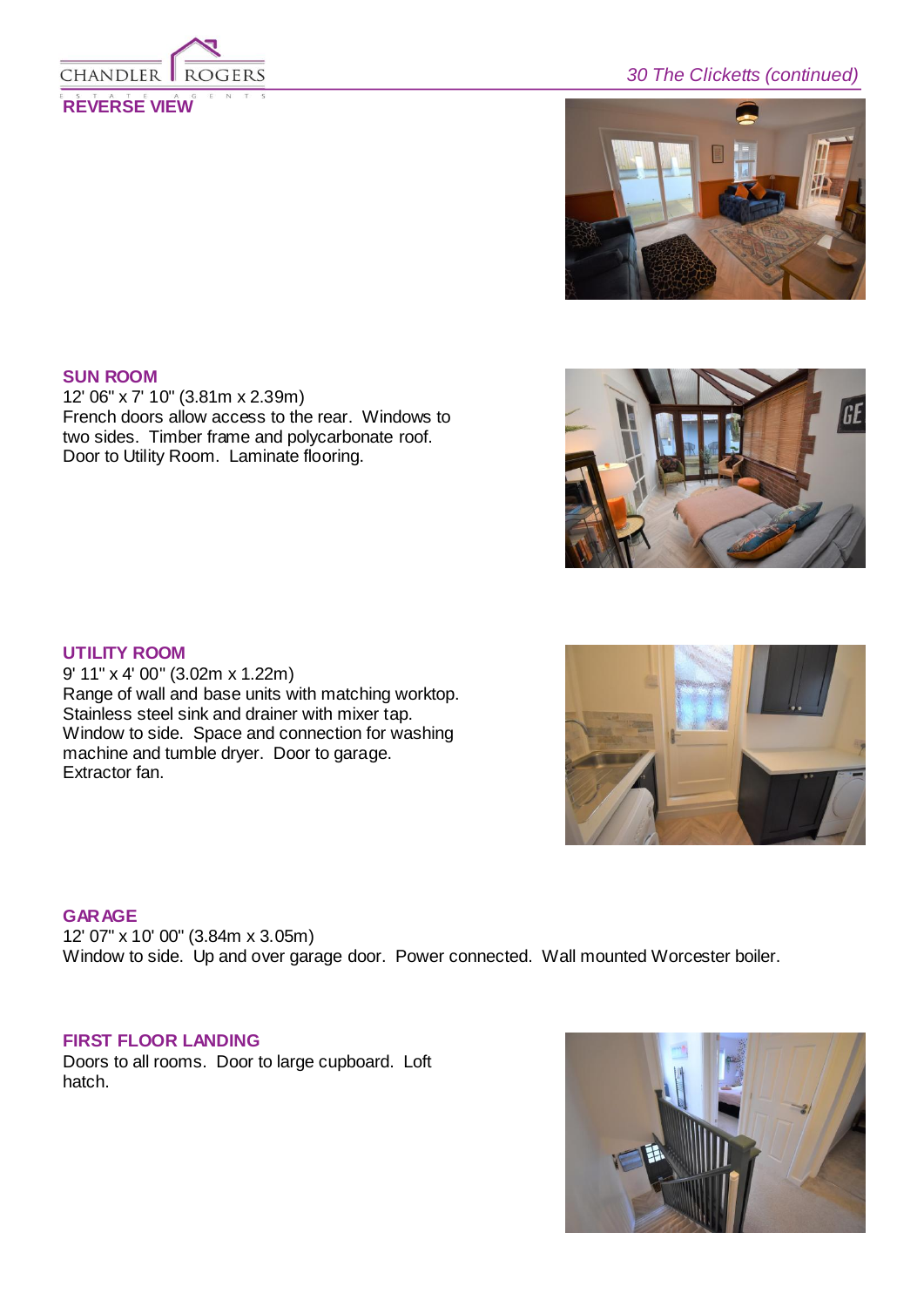

## **BEDROOM ONE**

12' 02" x 12' 02" (3.71m x 3.71m) Window to front. Doors to built in double wardrobes.

# *30 The Clicketts (continued)*



## **REVERSE VIEW**



## **BEDROOM TWO**

12' 11" x 9' 06" (3.94m x 2.9m) Window to rear

## **BEDROOM THREE** 9' 06" x 7' 05" (2.9m x 2.26m) Window to rear



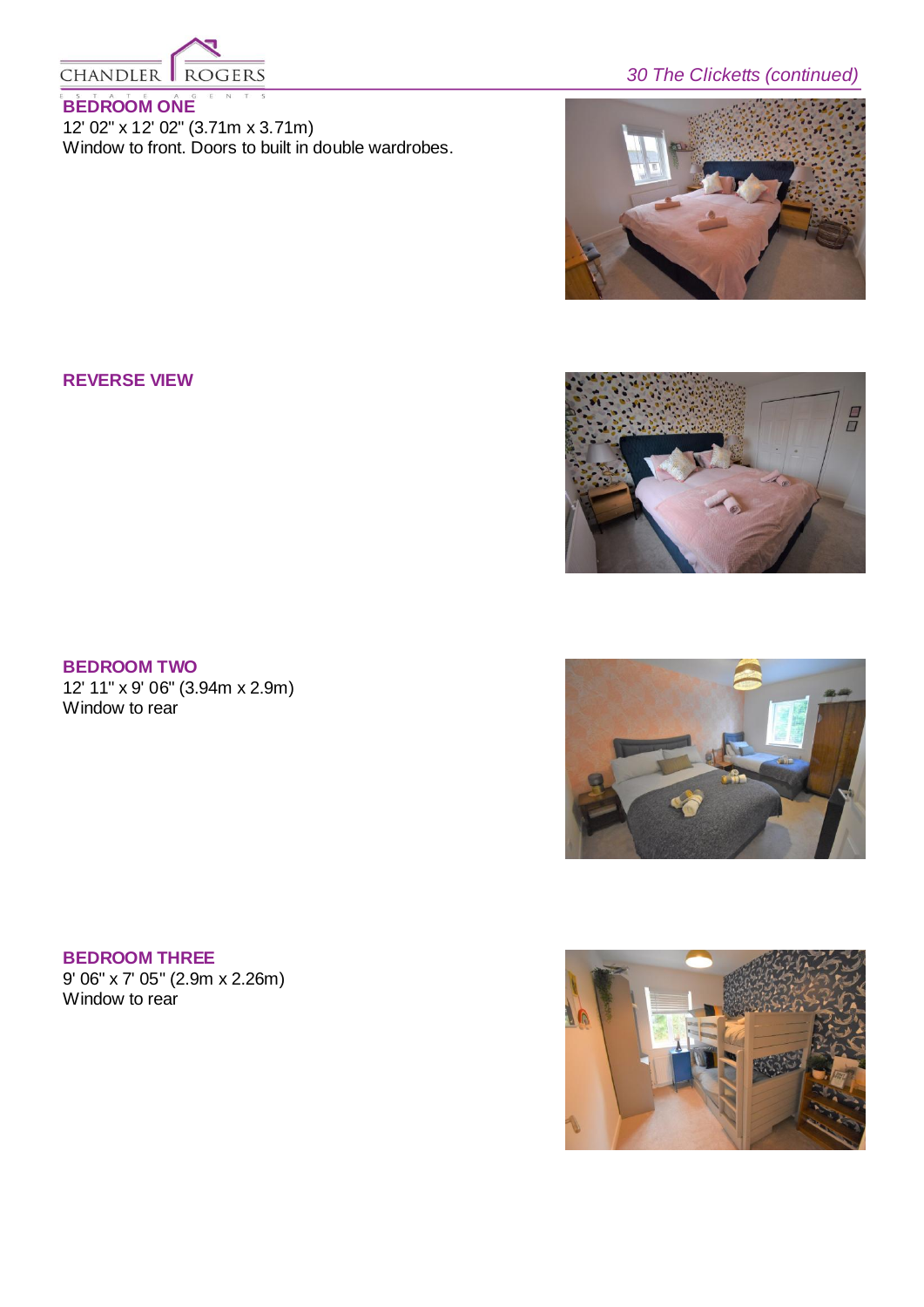

## **FAMILY BATHROOM**

Bath will waterfall shower over. WC and hand basin in built in vanity unit. Frosted window to front. Heated towel rail. Fully tiled walls and flooring.

# *30 The Clicketts (continued)*



## **EXTERNALLY**

A lawn to the front with fence boundaries. Path to side. Brick paved drive leading to integral garage. To the rear there is a paved courtyard with fence boundaries and a raised seating area.

## **SEATING AREA**

#### **DIRECTIONS**

From our office proceed to the top of Upper Frog Street and turn left. At the junction turn right and follow the road down the hill to the mini roundabout. Proceed straight across into Marsh Road and continue to the Leisure Centre. Take the first right turn, then the first right again into The Clicketts, follow the road round to the right and No 30 will be found on the left hand side.